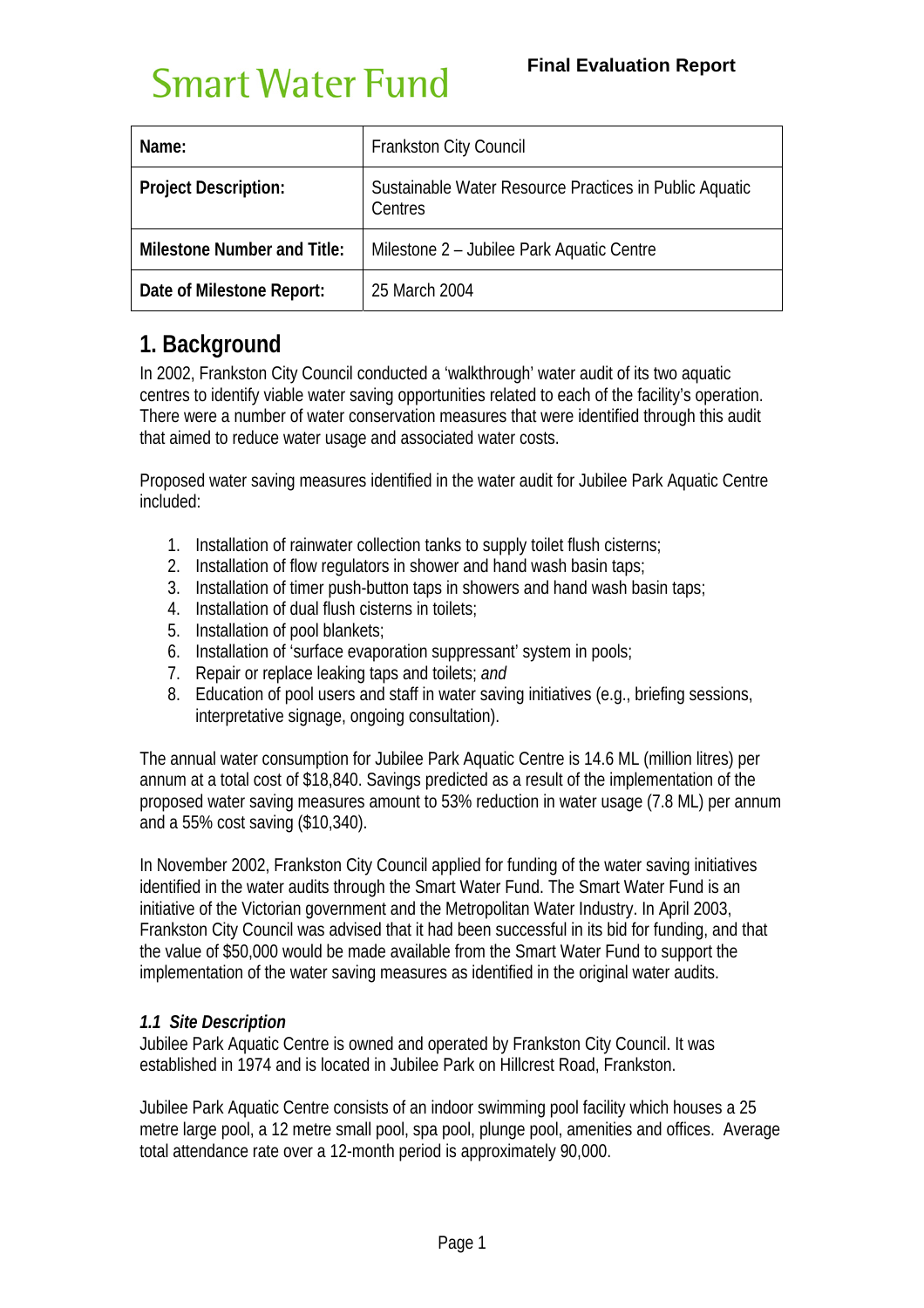# **2. Description of Milestone and Date**

Milestone 2 of Frankston City Council's Smart Water Fund Application consisted of the implementation of the proposed water saving measures identified in the water audit for Jubilee Park Aquatic Centre. The completion date for Milestone 2 was the 31 January 2004.

Frankston City Council is taking a leadership role in water conservation through the retrofit of Jubilee Park Aquatic Centre and the implementation of a range of water saving measures. To Council's knowledge, the potable water treatment system is the first of its kind in Australia to provide potable water from rainwater to an Aquatic Centre.

# **3. Key Activities Completed**

Key activities conducted to achieve Milestone 2 were undertaken over an 18 month period, involving Council staff, the Project Manager being Utilities Management Group Pty Ltd, representatives from the Smart Water Fund, Plumbing Industry and the successful tenderer (Contractor) being Total Water Management Solutions Pty Ltd.

The key activities completed during this time included the following:

- 1. Water audit of Jubilee Park Aquatic Centre (completed Nov 2002)
- 2. Smart Water Funding application by Council (approved Apr 2003)
- 3. Consultant employed to develop project specifications with council staff and provide technical knowledge where required (engaged Apr 2003)
- 4. Design, specification and tender documentation prepared (complete Jul 2003)
- 5. Tender to at least 3 suppliers/contractors (complete Sep 2003)
- 6. Tender evaluation/selection and report (complete Nov 2003)
- 7. Implementation of water saving measures (complete Dec 2004)
- 8. Final site inspection and approval of all completed projects (Jan 2004)
- 9. Issue final project report (Mar 2004)
- 10. Information session and open day to interested parties (Jun 2004)
- 11. Case studies prepared to promote the outcomes of the project (2004)
- 12. Monitoring and review of measures over the next 12 month period (ongoing).

During this process, a number of changes to the original work plan were proposed and implemented (also see section 5. *Issues Arising*). Some measures that were originally proposed in the water audit were not implemented, and others were modified based on the opportunities and improvements that were identified during the project pre-design stage. For example, the original proposal included the installation of rainwater tanks for the supply of water to flush the toilet cisterns. However, the successful tenderer proposed a cost effective alternative to supply a potable water treatment system. The system permits the harvested rainwater or stormwater to be utilised to its maximum potential by supplying water for all potable purposes. This achieves greater water savings and eliminates the necessity to provide a separate non-potable reticulation system for rainwater.

## **4. Results Achieved**

It is too early to determine the effectiveness of the water saving measures implemented in reducing water consumption at the facility. However, water usage will be monitored and evaluated on an ongoing basis over the next 12 months and ongoing.

The estimated water consumption distribution for Jubilee Park Aquatic Centre is shown in the table below (see Table 1).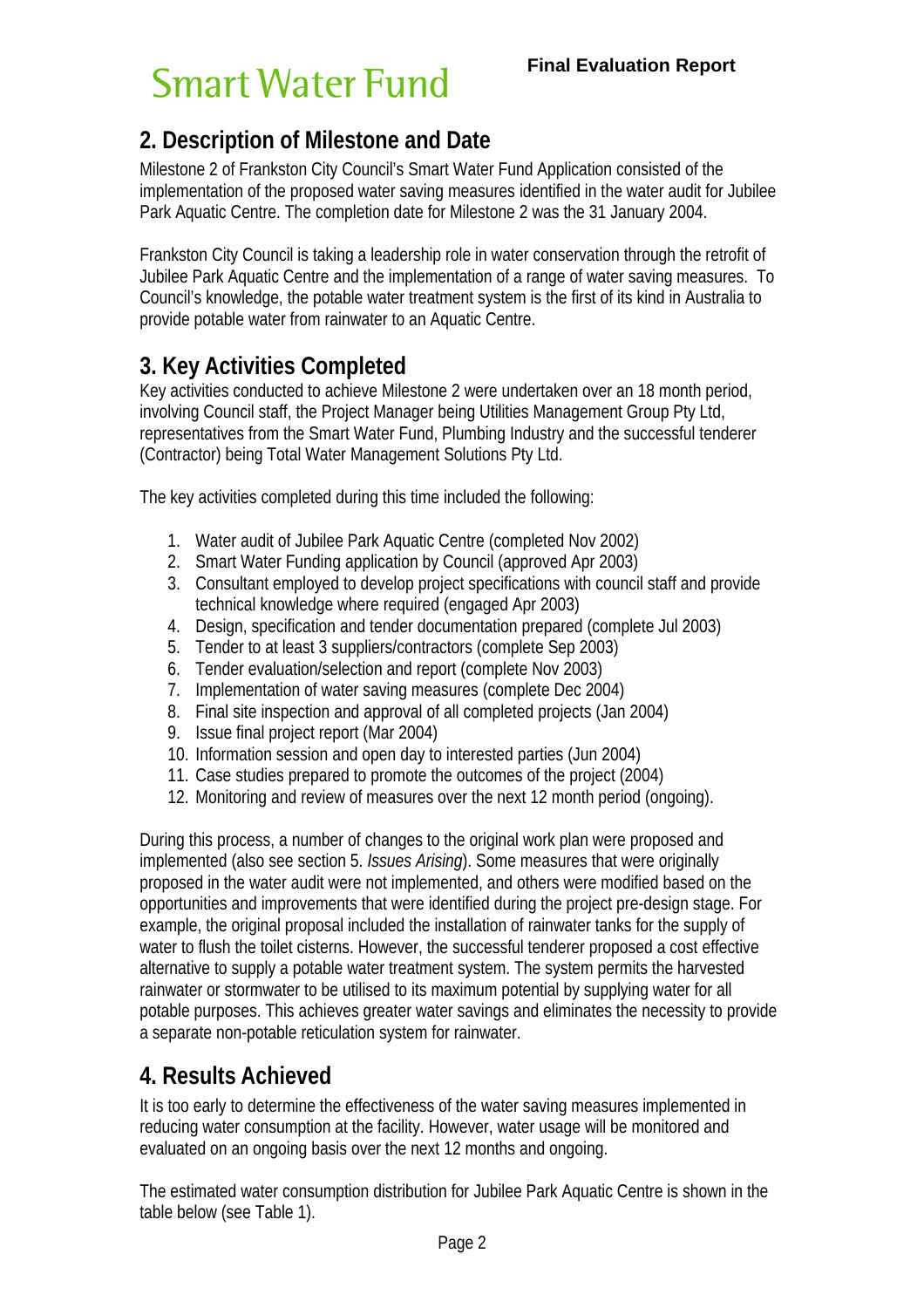| Table T. EStiffated Water Consumption distribution for Jubilee Park Aquatic Centre |                  |  |  |  |  |
|------------------------------------------------------------------------------------|------------------|--|--|--|--|
| Item                                                                               | Water Usage (kL) |  |  |  |  |
| Toilet Sets                                                                        | 1,100            |  |  |  |  |
| <b>Showers</b>                                                                     | 8,000            |  |  |  |  |
| <b>Hand Wash Basins</b>                                                            | 2,300            |  |  |  |  |
| Pools                                                                              | 2,700            |  |  |  |  |
| <b>Garden Sprinklers</b>                                                           | 550              |  |  |  |  |
| TOTAL                                                                              | 14,650           |  |  |  |  |

Table 1: Estimated water consumption distribution for Jubilee Park Aquatic Centre

## *4.1 Water Saving Measures*

The water saving measures implemented at Jubilee Park Aquatic Centre included:

#### *Rainwater Tanks*

Two 31,500 litre polyethylene rainwater storage tanks were installed on ground to supply potable water to the facility (includes water for drinking and hygiene purposes). The down pipes from the roof were isolated and redirected to discharge water into these tanks. Two additional 5,000 litre feeder tanks were installed to collect water around the facility and feed via a pump into the storage tanks. The rainwater tanks come complete with an automatic mains water backup, and the potable water treatment system consists of first flush methodologies, filtration and ultra violet disinfection (see Figure 1).

Council's original proposal to the Smart Water Fund involved capturing the stormwater only for the flushing of toilets, however, a system was proposed by Total Water Management Solutions Pty Ltd, to supply potable water to the entire facility by including a treatment system at no additional upfront cost.

The estimated water savings from the implementation of the rainwater storage tanks are 1,200 kL (kilolitres) of water per annum at a total cost saving of \$1,598. The cost of implementation was \$31,250, with a payback period of 19.6 years. Though this project does not provide an opportunity for Council to recover its investment in the short-term, the project does demonstrate a significant opportunity by Council to save water, and this type of project is unlikely to be cost effective until the price of water reflects more accurately the actual cost of supply. In this instance, the environmental benefits of the tanks take precedence.

The *Safe Drinking Water Act 2003* makes provision for the supply of safe drinking water, and becomes operational on the 1 July 2004. The Act requires water suppliers to prepare and implement plans to manage risks in relation to drinking water, to ensure that the drinking water supplied meets quality standards. Although it is unclear at this stage whether Frankston City Council is considered to be a 'water supplier' under the Act, Council is currently developing and implementing a Risk Management Plan regardless, in accordance with the Safe Drinking Water Act 2003 to ensure due diligence. Council is employing a preventative risk management approach to managing water quality, rather than relying on just end-point testing. The water quality monitoring is based on recommendations as specified by the Australian Drinking Water Guidelines (NHMRC/ARMCANZ, 1996).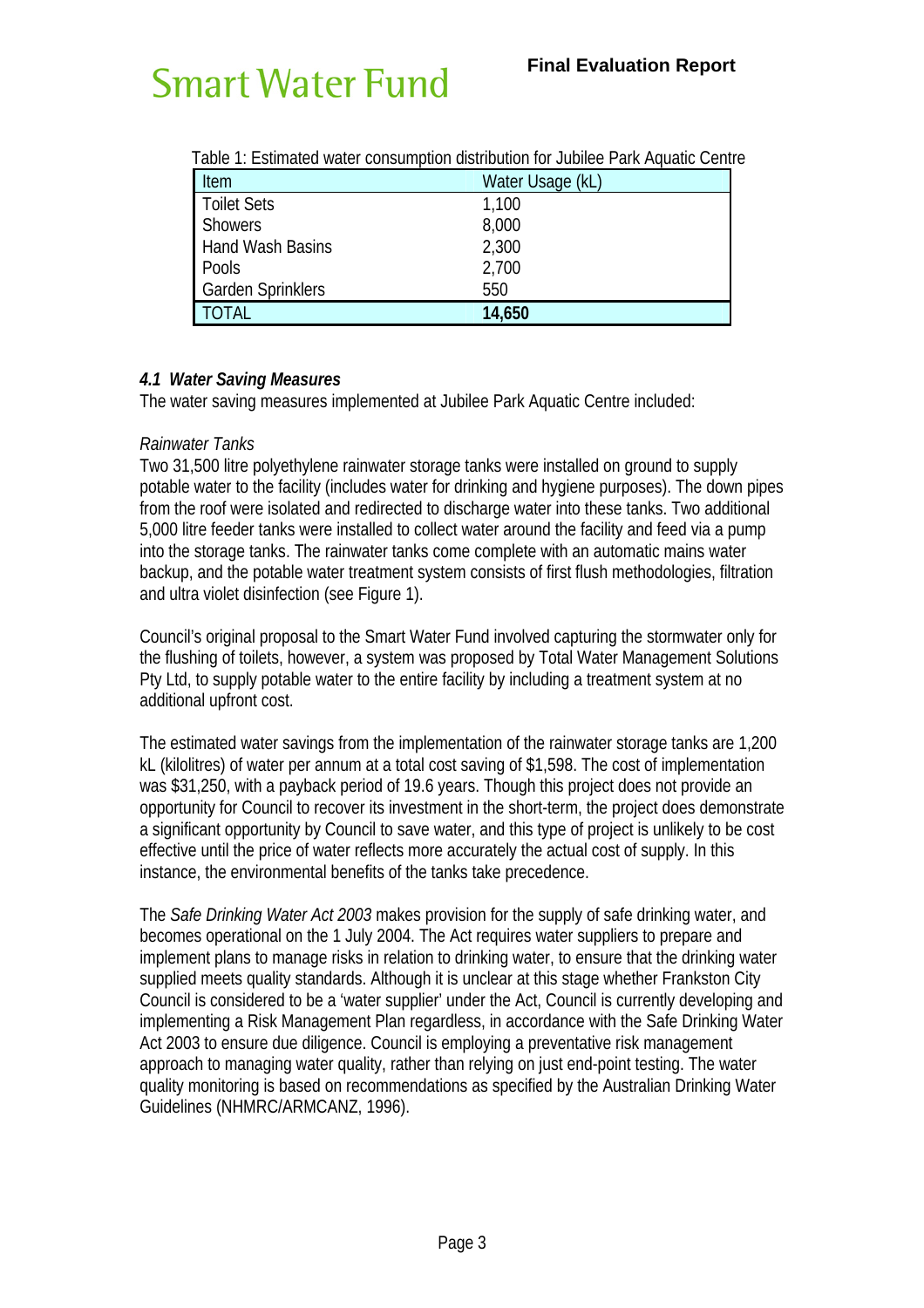

Figure 1: Photo of rainwater tanks (2 x 31,500 litres) providing potable water to the Jubilee Park Aquatic Centre for drinking and hygiene purposes.

#### *Flow Regulators*

Jem*Flo* flow regulators were installed in the showers and hand wash basin taps. The flow regulators reduce water flow and pressure at the water delivery point and so save on water usage without affecting the 'quality' or 'feel' of the water supply.

The flow regulators have reduced the flow in the showers and hand wash basins between 30 to 40% without affecting the operation and performance of the outlets. The original showerheads flowed at 11 litres per minute and now operate at 7 litres per minute. That's a saving of 4 litres each minute in the shower. The hand basins flowed at 10 litres per minute and now operate at 6 litres per minute, that's a saving of 4 litres for each minute of operation.

The estimated water savings from the implementation of the Jem*Flo* flow regulators is 3,090 kL per annum at a total cost saving of \$4,115 (for a full account of the estimated savings, see Table 2).

Additional benefits of the flow regulators include reduced energy consumption and greenhouse gas emissions, as less gas is required to heat a smaller volume of water, and the flow regulators have also eliminated water temperature and flow fluctuations in the facility (e.g., when one person is showering and a tap is turned on elsewhere).

#### *Timer Push-button Tapware*

Enware timer push-button taps were installed in the showers and hand wash basin taps. A common problem that appears in public facilities is the leaving on of showers and taps after their use. To address this problem, the push-button timer was selected over the spring loaded lever variety as this was considered more practical for people with disabilities (see Figure 2).

With this system, the operator presses the push-button timer to activate the tap or shower which then supplies water for a pre-determined period. In this instance, the hand wash basin taps were set at 7 seconds and the showers set at 30 seconds.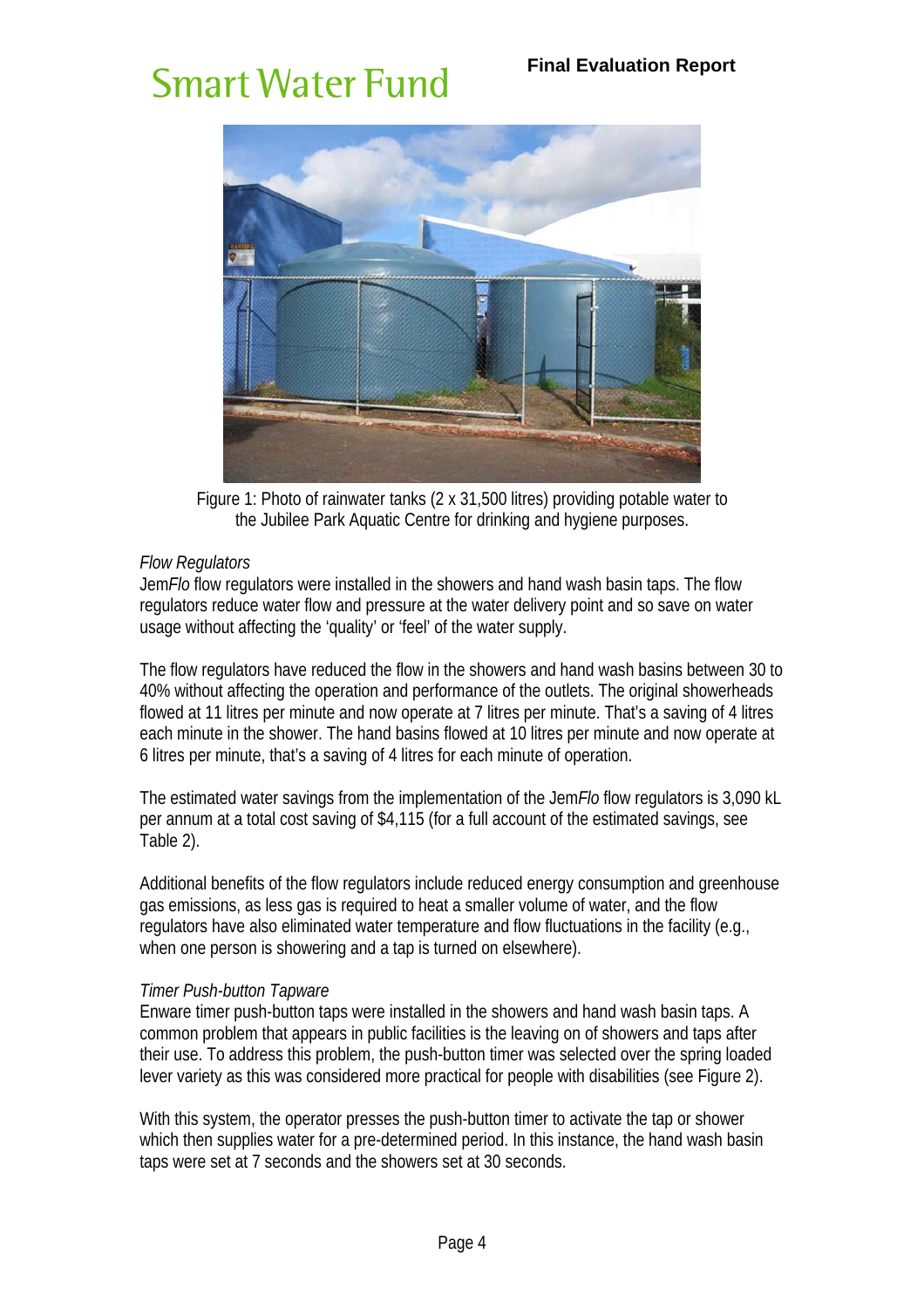## **Final Evaluation Report**

# **Smart Water Fund**

The estimated water savings from the implementation of the Enware timer push-button taps is 2,057 kL per annum at a total cost saving of \$2,739 (for a full account of the estimated savings, see Table 2).

The timer system also saves energy as less gas is required to heat the smaller volume of water, which in turn reduces greenhouse gas emissions. A temperature regulator also ensures that the water is an even and consistent temperature for users.



Figure 2: Photo of Enware timer push-button taps on hand wash basins in female change rooms.

#### *Dual Flush Cisterns*

The single flush cisterns in the men's toilets and disabled toilet have been replaced with Caroma 3/6 litre dual flush cisterns (see Figure 3). The women's toilets were not retrofitted as they already were dual flush. New building regulations require the installation of new cisterns to have the dual flush capacity. The old cisterns had a flush capacity of 9 litres. The dual flush enables a full flush (6 litres) and half flush (3 litres) to be used.

The estimated water savings from the implementation of the Caroma 3/6 dual flush cisterns is 176 kL per annum at a total cost saving of \$234 (for a full account of the estimated savings, see Table 2).



Figure 3: Photo of Caroma 3/6 dual flush cistern in disabled toilets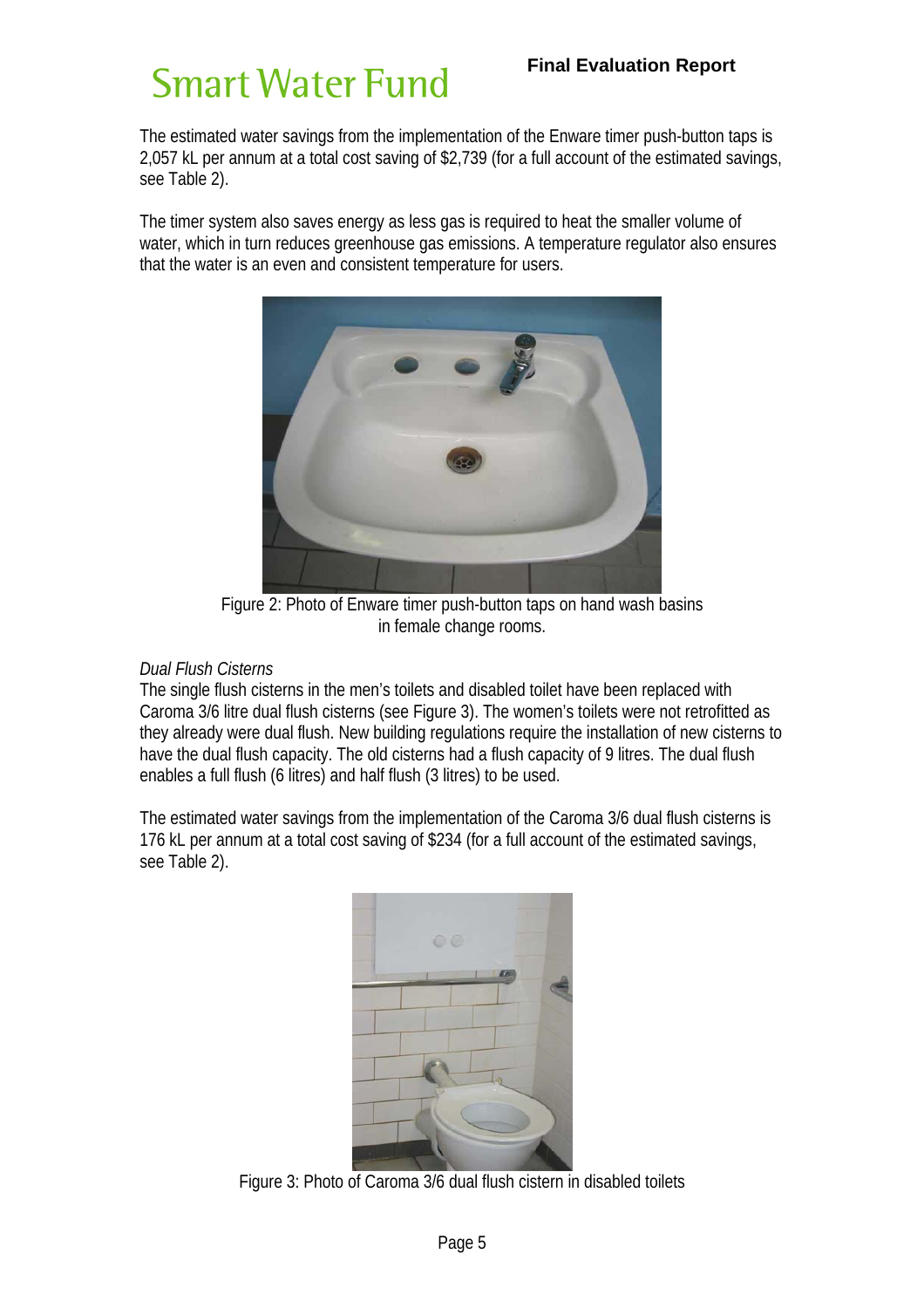## *Pool Blankets*

Swimming pool thermal blankets are commonly used in aquatic centres to cover the pool water to reduce water evaporation loss. This results in savings for both water consumption and energy heating costs, as well as minimising the risk of excessive condensation in the facility.

Two 25 metre by 6 metre polyethylene thermal pool blankets including rollers from Sunbather Pty Ltd, were installed on the main pool, with a motorised drive unit to assist in the installation (see Figure 4). The estimated water savings from the implementation of the Sunbather Pty Ltd pool blankets is 876 kL per annum at a total cost saving of \$1,166 (for a full account of the estimated savings, see Table 2).

In addition, savings to heating costs are anticipated, as the pool blankets insulate the pool water and reduce heat loss. The annual savings in gas consumption through the implementation of the pool blankets are estimated at 1,225 GJ per annum with a cost saving of \$9,195, and a reduction in greenhouse gas emissions of 62.5 tonnes  $CO<sub>2</sub>$  (carbon dioxide) per annum.



Figure 4: Photo of pool thermal blankets being installed

## *Repair or Replace Leaking Taps and Toilets*

The initial walkthrough water audit of the facility identified a number of leakages from the irrigation system and plant room that needed to be addressed. These water leakage problems were addressed immediately prior to the Smart Water Fund application, though nonetheless will contribute to water savings in the facility.

#### *Timer and Rain Sensor Control on Irrigation Sprinklers*

The previous irrigation system at Jubilee Park Aquatic Centre consisted of large in-ground sprinkler heads that were manually operated by staff members. To avoid human error and over watering, a timer and rain sensor control system was installed to ensure that the sprinklers operate at a preset time period and not during wet weather periods.

Reduction in water consumption with the new system is estimated at 35% of the annual usage (see Table 2). The estimated water savings from the implementation of the timer and rain sensor control is 193 kL per annum at a total cost saving of \$257 (for a full account of the estimated savings, see Table 2).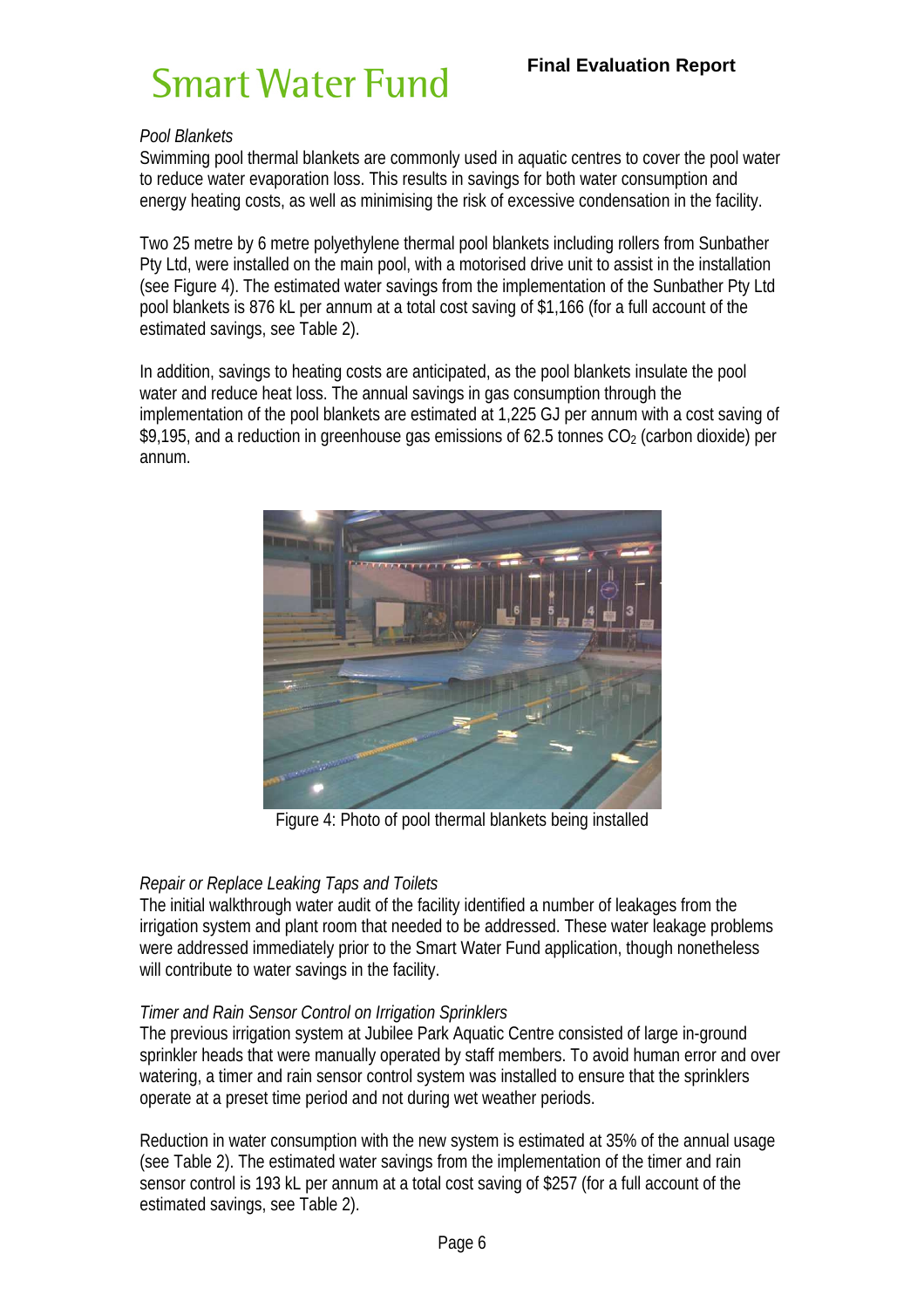#### *Water-efficient Landscaping*

Though not part of the Smart Water Fund project, the Jubilee Park Aquatic Centre is landscaped using local indigenous plants which are adapted to the local conditions. These plants are water efficient, requiring limited watering, and mulch is provided for the garden beds to avoid evaporation from the soil. A small lawn area around the facility is provided for recreational purposes and this area is now irrigated using the timer and rain sensor control.

#### *Education and Awareness*

Pool users as well as staff have been involved in the Smart Water Fund project from the onset. Staff have been educated about the water saving initiatives through ongoing consultation, and pool users have been provided with updated information through interpretative signage. Comments and suggestions about the project have been encouraged and are captured through a feedback form which is provided through the centre.

Further case studies, information sessions and promotion of the project outcomes will ensure that a greater understanding and awareness of water related issues relevant to the aquatic industry are achieved.

### *4.2 Total Water Savings*

The annual water consumption for Jubilee Park Aquatic Centre is 14.6 ML per annum at a total cost of \$18,840. Savings predicted as a result of the implementation of the proposed water saving measures amount to 7.8 ML (53%), equating to annual water expenditure savings of \$10,340 (55%). The implementation cost of these measures is \$95,771, offering a total payback period of 9.3 years (refer Table 2).

| <b>Water Saving Measure</b>                                                     | <b>Ongoing</b><br><b>Water</b><br><b>Savings</b> | <b>Ongoing</b><br><b>Expenditure</b><br><b>Savings</b> | Implementation<br>Cost | <b>Simple</b><br><b>Payback</b><br><b>Period</b> |
|---------------------------------------------------------------------------------|--------------------------------------------------|--------------------------------------------------------|------------------------|--------------------------------------------------|
|                                                                                 | (kL pa)                                          | $($p$ a)                                               | $($ \$)                | (Years)                                          |
| <b>Install Rainwater Collection Tanks and</b><br>Potable Water Treatment System | 1,200                                            | $$1,598$ pa                                            | \$31,250               | 19.6                                             |
| Install Flow Regulators in Shower and<br>Hand Wash Basin Taps*                  | 3,090                                            | \$4,115 pa                                             | \$1,500                | 0.4                                              |
| Install Timer Push-button Taps in<br>Showers and Hand Wash Basin Taps*          | 2.057                                            | \$2,739 pa                                             | \$15,870               | 5.8                                              |
| <b>Install Dual Flush Cisterns</b>                                              | 176                                              | \$234 pa                                               | \$4,855                | 20.7                                             |
| Install Pool Blankets on Main Pool*                                             | 876                                              | \$1,166 pa                                             | \$40,546               | 34.7                                             |
| Install Timer and Rain-Sensor Control<br>on Irrigation Sprinklers               | 193                                              | \$257 pa                                               | \$1,550                | 6.0                                              |
| Repair or Replace Leaking Taps                                                  | 175                                              | \$233 pa                                               | \$200                  | 0.9                                              |
| <b>TOTAL</b>                                                                    | 7,767 kL pa                                      | \$10,342                                               | \$95,771               | 9.3                                              |

Table 2: Water saving measures implemented at Jubilee Park Aquatic Centre and the proposed savings.

**\* Does not include estimated savings on heating costs.**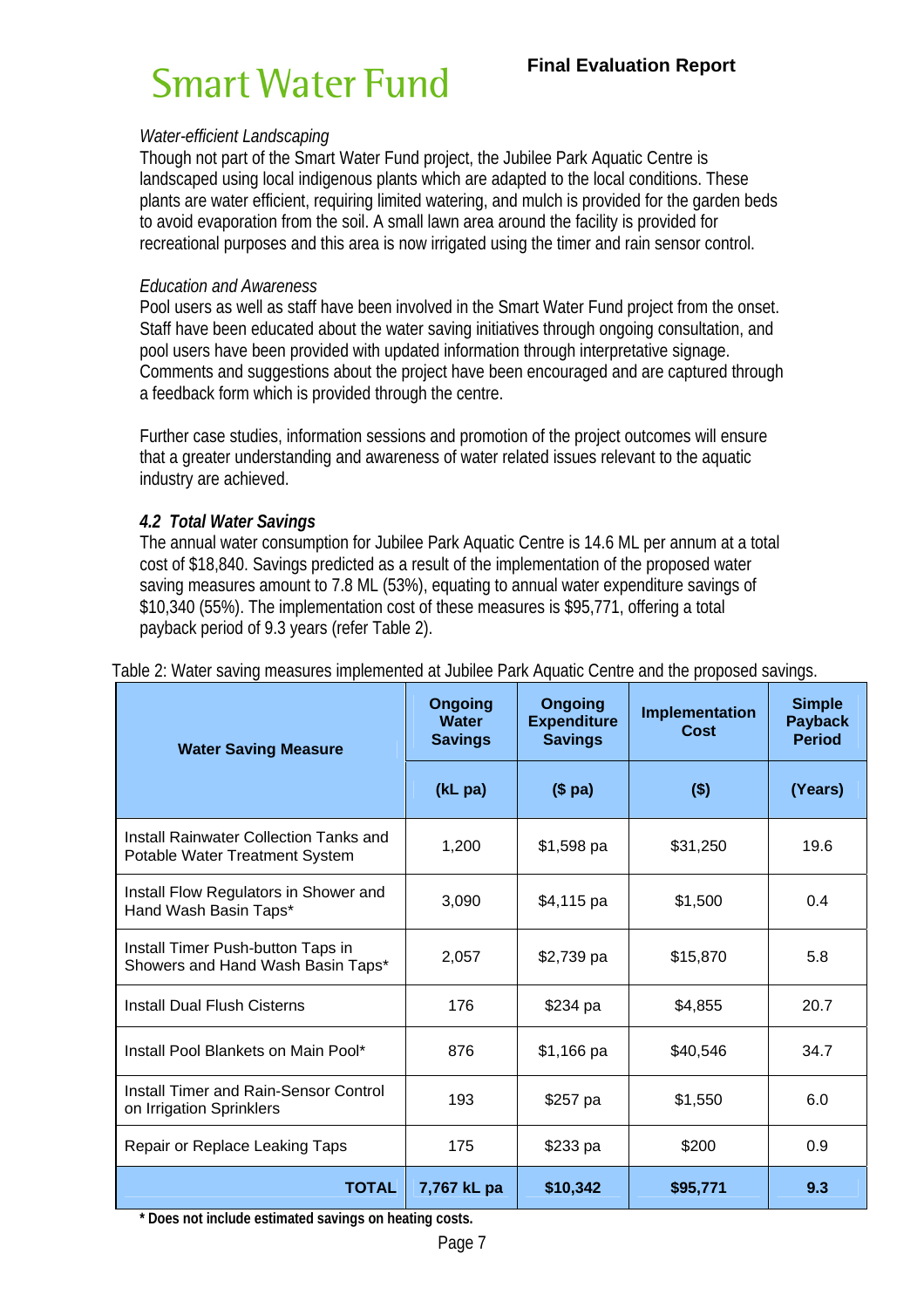Additional benefits of the water saving measures implemented include:

- Reducing energy use, therefore, lowering carbon dioxide emissions from the burning of fossil fuels;
- Reducing the need for new infrastructure, whether dams or electricity generating plants which must often be sited in environmentally sensitive areas; *and*
- Reducing sewage treatment capacity and thus the pollution of our rivers and oceans.

Figure 5 indicates the annual water usage and water cost if all the water saving targets were met at Jubilee Park Aquatic Centre. The water reduction target and cost targets are demonstrated below.



## **Water Use and Cost Targets**

Figure 5: Water Use and Cost Targets for Jubilee Park Aquatic Centre

## *4.3 Monitoring*

Though too early to determine the precise effectiveness of the water saving measures implemented in reducing water consumption at the facility, the water usage will be monitored and evaluated on an ongoing basis over the next 12 months and ongoing.

# **5. Issues Arising**

## *Surface Evaporation Suppressant*

One of the original recommendations from the water audit that was identified for Jubilee Park Aquatic Centre was not implemented. The installation of a 'surface evaporation suppressant' system was not undertaken. Though the use of surface evaporation suppressant in pools has been demonstrated, there was some concern by Council staff that this was not well documented and that the health and environmental impacts of its use were not well known. As a result, this was not implemented as part of the water saving measures.

#### *Backwash Water*

In addition, Council explored the feasibility of implementing a retrofit solution to the effective treatment and recycling of backwash water in Jubilee Park Aquatic Centre. It was anticipated that the Smart Water Fund project would include a feasibility assessment into the installation of a backwash water treatment system that would allow for the water to be reused for pool filling. However, the knowledge and lessons learnt during this investigation demonstrated to Council staff that this was not a cost effective water saving measure at this time, and that there were